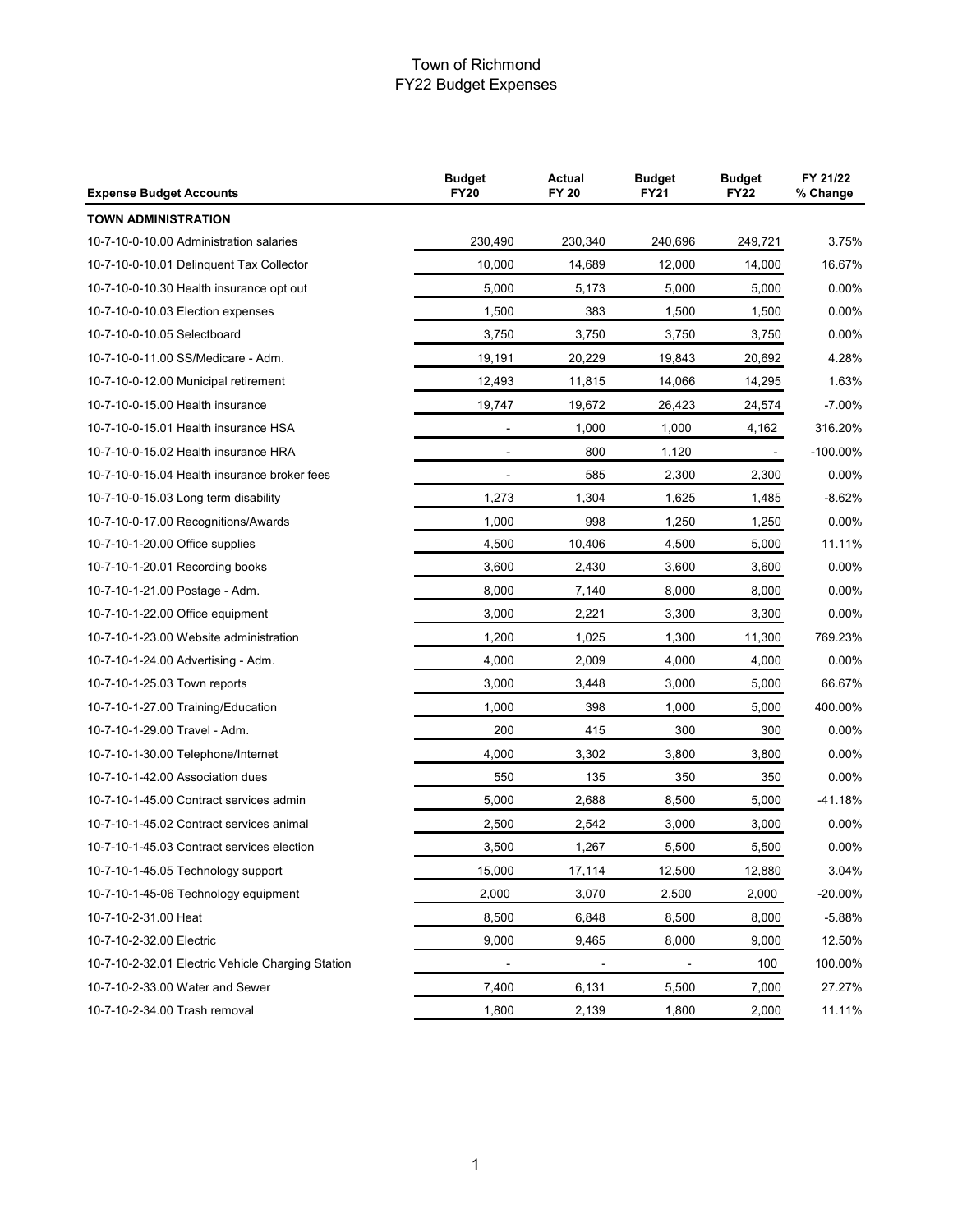| <b>Expense Budget Accounts</b>                      | <b>Budget</b><br><b>FY20</b> | Actual<br><b>FY 20</b> | <b>Budget</b><br><b>FY21</b> | <b>Budget</b><br><b>FY22</b> | FY 21/22<br>% Change |
|-----------------------------------------------------|------------------------------|------------------------|------------------------------|------------------------------|----------------------|
| 10-7-10-2-62.00 Building maintenance                | 11,000                       | 16,020                 | 11,000                       | 15,000                       | 36.36%               |
| 10-7-10-2-62.01 Landscaping & tree maintenance      | 2,000                        | 1,450                  | 2,000                        | 1,500                        | $-25.00%$            |
| 10-7-10-3-42.01 VLCT membership dues                | 5,917                        | 5,917                  | 6,161                        | 6,161                        | $0.00\%$             |
| 10-7-10-3-43.00 Legal                               | 12,000                       | 9,491                  | 10,000                       | 10,000                       | $0.00\%$             |
| 10-7-10-3-44.00 Independent Auditors                | 28,500                       | 29,679                 | 29,070                       | 37,700                       | 29.69%               |
| 10-7-10-3-46.00 Engineering Review                  | 3,000                        |                        | 3,000                        | 3,000                        | $0.00\%$             |
| 10-7-10-3-48.00 General/PACIF Insurance             | 180,368                      | 150,240                | 60,637                       | 22,811                       | $-62.38%$            |
| 10-7-10-3-48.01 Town Center Insurance               |                              |                        |                              | 8,875                        | 100.00%              |
| 10-7-10-3-80.00 County tax                          | 22,000                       | 22,224                 | 22,000                       | 22,500                       | 2.27%                |
| 10-7-10-3-80.03 Emergency management                | 500                          |                        | 500                          | 500                          | $0.00\%$             |
| 10-8-90-5-95.03 Flags                               | 1,000                        | 846                    | 1,000                        | 1,000                        | 0.00%                |
| 10-7-10-2-43.01 Fire protection                     | 45,637                       | 50,300                 | 51,000                       | 52,141                       | 2.24%                |
| 42-7-10-2-96.00 Electric vehicle supply equipment   | 1,800                        |                        |                              |                              | $0.00\%$             |
| <b>Total - Town Administration</b>                  | 705,916                      | 681,099                | 615,891                      | 628,047                      | 1.97%                |
| <b>Assessors</b>                                    |                              |                        |                              |                              |                      |
| 10-7-12-1-20.00 Office supplies listing             | 2,000                        |                        | 850                          | 0                            | $-100.00\%$          |
| 10-7-12-1-45.00 Contract services listing           | 23,000                       | 23,452                 | 23,000                       | 24,000                       | 4.35%                |
| 10-7-12-1-45.01 Reappraisal Town Wide               |                              |                        |                              | 87,480                       | 100.00%              |
| 10-7-12-3-47.00 Tax map maintenance                 | 1,500                        |                        | 1,500                        | 1,500                        | $0.00\%$             |
| 10-7-90-1-91.00 Reappraisal reserve                 | 6,000                        | 6,000                  | 14,500                       | 14,500                       | $0.00\%$             |
| <b>Total - Listers</b>                              | 32,500                       | 29,452                 | 39,850                       | 127,480                      | 219.90%              |
|                                                     |                              |                        |                              |                              |                      |
| <b>PLANNING AND ZONING</b>                          |                              |                        |                              |                              |                      |
| 10-7-15-0-10.00 Salaries                            | 67,337                       | 60,816                 | 67,922                       | 88,468                       | 30.25%               |
| 10-7-15-0-11.00 SS/Medicare - Adm.                  | 5,185                        | 4,822                  | 5,230                        | 6,812                        | 30.25%               |
| 10-7-15-0-12.00 Municipal retirement                | 2,525                        | 2,221                  | 2,621                        | 5,529                        | 110.95%              |
| 10-7-15-0-15.00 Health insurance                    | 18,051                       | 12,789                 | 19,669                       | 39,996                       | 103.35%              |
| 10-7-15-0-15.01 Health insurance opt-out            | $\blacksquare$               | $\blacksquare$         | $\blacksquare$               | $\blacksquare$               | 0.00%                |
| 10-7-15-0-15.03 Long term disability                | 344                          | 242                    | 325                          | 575                          | 76.92%               |
| 10-7-15-1-20.00 Office supplies                     | 4,000                        | 1,908                  | 4,000                        | 3,000                        | $-25.00%$            |
| 10-7-15-1-21.00 Postage - PZ                        | 400                          | 205                    | 400                          | 400                          | 0.00%                |
| 10-7-15-1-24.00 Advertising - PZ                    | 3,000                        | 4,426                  | 4,500                        | 5,000                        | 11.11%               |
| 10-7-15-1-27.00 Training/Education                  | 800                          | 494                    | 800                          | 800                          | 0.00%                |
| 10-7-15-1-29.00 Travel - PZ                         | 600                          | 326                    | 600                          | 600                          | 0.00%                |
| 10-7-15-1-42.00 Association dues                    |                              | 375                    | 500                          | 500                          | 0.00%                |
| 10-7-15-1-45.00 Contract services planning & zoning | 4,000                        | 1,533                  | 10,000                       | 4,000                        | $-60.00%$            |
| 10-7-15-1-45.01 Video & broadcasting                |                              | 660                    | 1,500                        |                              | $-100.00\%$          |
| 10-7-15-3-43.00 Legal                               | 10,000                       | 2,310                  | 8,000                        | 8,000                        | 0.00%                |
| 10-7-15-1-43.01 Transportation Planning             |                              |                        |                              | 20,000                       | 100.00%              |
| 10-8-90-5-95.08 Regional planning dues              | 5,505                        | 5,505                  | 5,536                        | 5,619                        | 1.50%                |
| Total - Planning and Zoning                         | 121,747                      | 98,633                 | 131,603                      | 189,299                      | 43.84%               |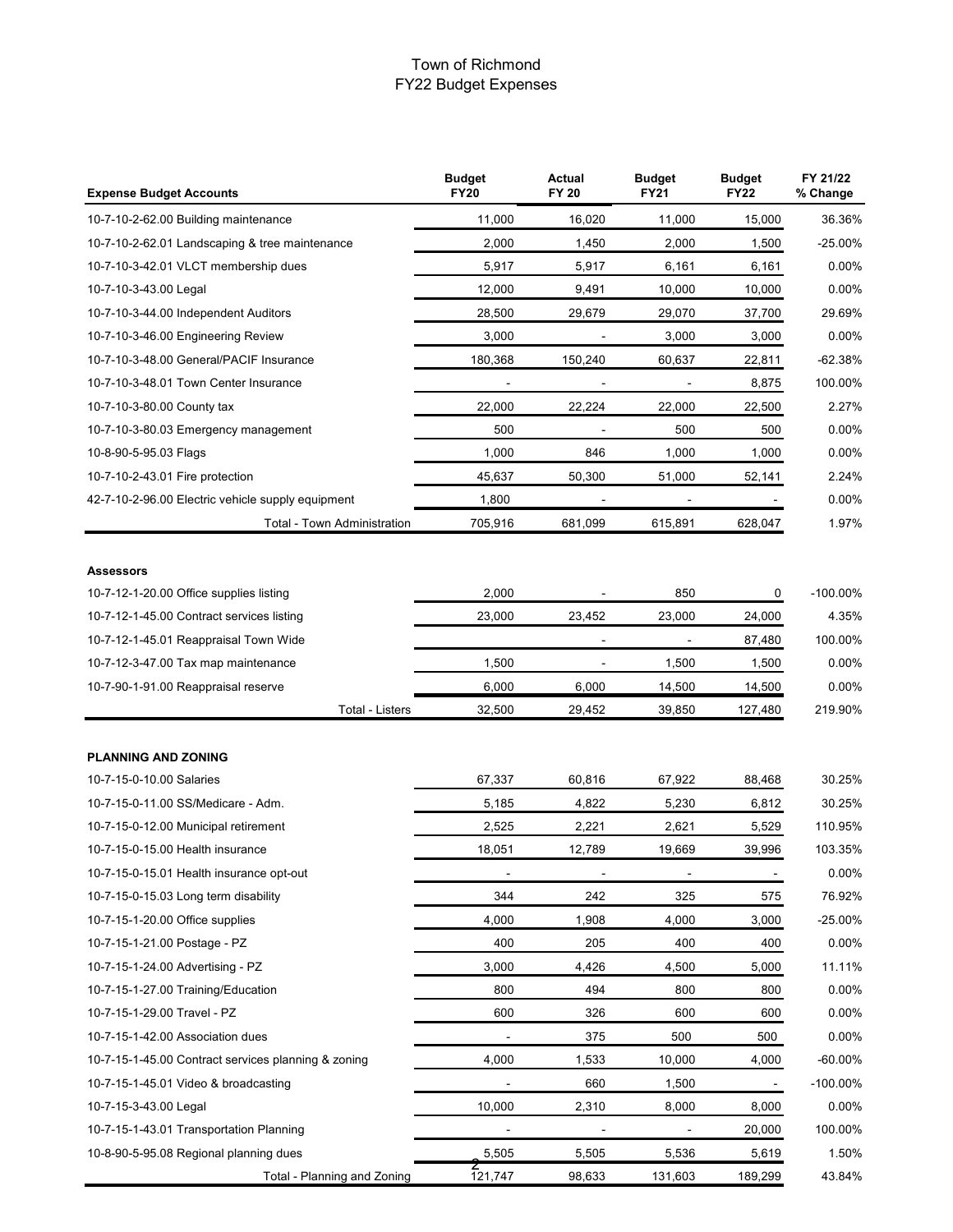| <b>Expense Budget Accounts</b>                | <b>Budget</b><br><b>FY20</b> | <b>Actual</b><br>FY 20 | <b>Budget</b><br><b>FY21</b> | <b>Budget</b><br><b>FY22</b> | FY 21/22<br>% Change |
|-----------------------------------------------|------------------------------|------------------------|------------------------------|------------------------------|----------------------|
|                                               |                              |                        |                              |                              |                      |
| <b>POLICE DEPARTMENT</b>                      |                              |                        |                              |                              |                      |
| 10-7-20-0-10.00 Regular salaries              | 288,173                      | 269,508                | 297,228                      | 342,700                      | 15.30%               |
| 10-7-20-0-10.06 On-call hours                 |                              | 129                    | 11,500                       | 11,500                       | 0.00%                |
| 10-7-20-0-10.01 SRO contract hours            | 34,000                       | 12,469                 | 39,800                       | $\sim$                       | $-100.00\%$          |
| 10-7-20-0-10.30 Health insurance opt out      |                              |                        |                              | 5,000                        | 100.00%              |
| 10-7-20-0-10.99 Overtime                      | 40,000                       | 14,698                 | 35,000                       | 20,000                       | -42.86%              |
| 10-7-20-0-11.00 Social Security/Medicare      | 27,887                       | 22,540                 | 29,532                       | 29,198                       | $-1.13%$             |
| 10-7-20-0-12.00 Municipal retirement          | 28,004                       | 23,465                 | 31,065                       | 31,374                       | 0.99%                |
| 10-7-20-0-15.00 Health insurance              | 96,560                       | 88,087                 | 96,557                       | 95,064                       | $-1.55%$             |
| 10-7-20-0-15.01 Health insurance HSA          | $\blacksquare$               | 500                    | 500                          |                              | $-100.00\%$          |
| 10-7-20-0-15.05 Health insurance HRA          |                              |                        | 560                          |                              | $-100.00\%$          |
| 10-7-20-0-15.03 Long term disability          | 2,001                        | 1,556                  | 3,157                        | 1,991                        | $-36.93%$            |
| 10-7-20-0-15.04 Short Term disability         |                              | 455                    |                              | 624                          | 100.00%              |
| 10-7-20-0-10.05 Life insurance                | 2,200                        | 2,174                  | 1,800                        | 1,500                        | $-16.67%$            |
| 10-7-20-0-10.04 Constable training            | 500                          |                        | 500                          | 500                          | 0.00%                |
| 10-7-20-1-16.00 Uniforms                      | 6,500                        | 3,204                  | 4,000                        | 7,600                        | 90.00%               |
| 10-7-20-1-16.01 Body Cameras                  |                              |                        |                              | 10,000                       | 100.00%              |
| 10-7-20-1-20.00 Office supplies               | 2,760                        | 1,227                  | 2,500                        | 2,500                        | 0.00%                |
| 10-7-20-1-22.00 Office equipment              | 2,653                        | 1,314                  | 2,500                        | 8,000                        | 220.00%              |
| 10-7-20-1-22.01 Computer - office             | 4,000                        | 5,509                  | 4,000                        | 1,000                        | -75.00%              |
| 10-7-20-1-22.02 General/PACIF insurance       |                              |                        | 42,337                       | 44,077                       | 4.11%                |
| 10-7-20-1-27.00 Training/Education            | 4,000                        | 3,436                  | 4,000                        | 5,000                        | 25.00%               |
| 10-7-20-1-27.01 Dispatch                      |                              |                        |                              | 15,750                       | 100.00%              |
| 10-7-20-1-28.00 Forensic testing              | $\blacksquare$               | 108                    | 500                          | 500                          | 0.00%                |
| 10-7-20-1-29.00 Travel                        | 500                          |                        | 500                          | 500                          | 0.00%                |
| 10-7-20-1-30.00 Telephone                     | 8,000                        | 9,503                  | 10,000                       | 10,000                       | 0.00%                |
| 10-7-20-2-20.10 Polygraph testing             | 700                          |                        | 500                          | 800                          | 60.00%               |
| 10-7-20-3-20.00 Police supplies               | 9,500                        | 10,086                 | 9,500                        | 9,500                        | 0.00%                |
| 10-7-20-3-35.00 Equipment repair              | 1,000                        | 362                    | 1,500                        | 1,500                        | 0.00%                |
| 10-7-20-5-50.00 Gas & diesel                  | 20,000                       | 15,043                 | 18,000                       | 18,000                       | 0.00%                |
| 10-7-20-5-52.00 Police cruiser repair         | 6,000                        | 6,488                  | 8,000                        | 8,000                        | 0.00%                |
| 10-7-20-5-52.18 Police cruiser equipment      | 4,000                        | 4,736                  | 6,000                        | 6,000                        | 0.00%                |
| 10-7-20-5-52.19 Police cruiser tires          | 3,000                        | 2,972                  | 3,500                        | 3,500                        | 0.00%                |
| 10-7-20-0-90.01 Police cruiser purchase       |                              |                        | 42,000                       | 45,000                       | 7.14%                |
| 10-7-90-5-90.20 Police cruiser purchase/lease | 35,000                       | 46,824                 |                              |                              | 0.00%                |
| 10-7-90-5-90.21 Police cruiser interest       | 4,099                        | 493                    | ÷,                           |                              | 0.00%                |
| 10-7-90-5-93.01 Police capital reserve        |                              |                        | 10,000                       | 22,500                       | 125.00%              |
| 10-7-20-5-50.01 Community outreach            | 9,205                        | 7,700                  | 6,879                        | 10,000                       | 45.38%               |
| <b>Total - Police Department</b>              | 640,243                      | 554,584                | 723,415                      | 769,178                      | 6.33%                |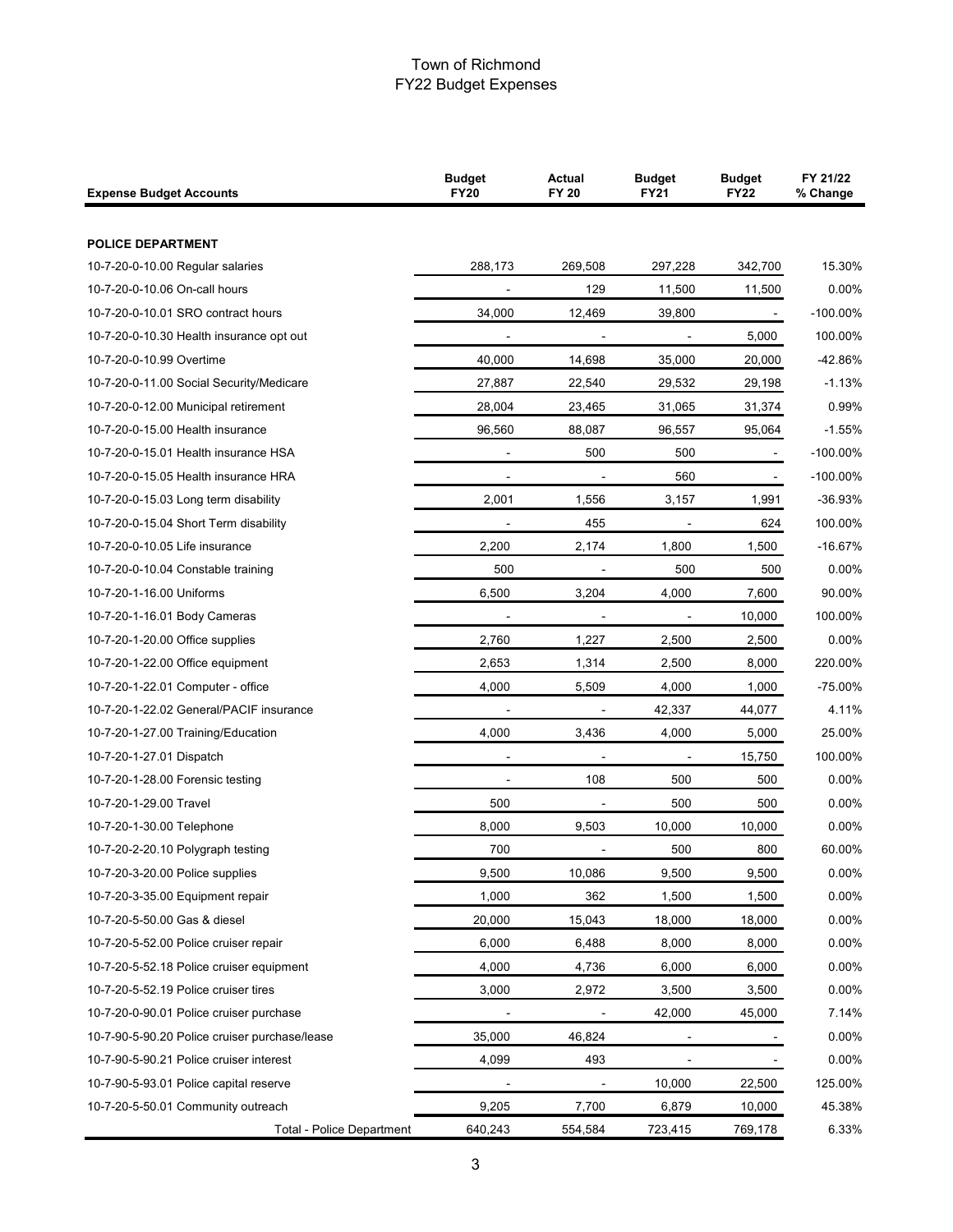| <b>Expense Budget Accounts</b>           | <b>Budget</b><br><b>Actual</b><br><b>FY20</b><br><b>FY 20</b> |         | <b>Budget</b><br><b>FY21</b> | <b>Budget</b><br><b>FY22</b> | FY 21/22<br>% Change |
|------------------------------------------|---------------------------------------------------------------|---------|------------------------------|------------------------------|----------------------|
| <b>LIBRARY DEPARTMENT</b>                |                                                               |         |                              |                              |                      |
| 10-7-35-0-10.00 Salaries                 | 146.952                                                       | 146,519 | 156,933                      | 162,964                      | 3.84%                |
| 10-7-35-0-10.30 Health insurance opt out | 10,000                                                        | 10,042  | 5,000                        | 5,000                        | 0.00%                |
| 10-7-35-0-11.00 Social Security/Medicare | 12,085                                                        | 11,294  | 12,469                       | 12,933                       | 3.72%                |
| 10-7-35-0-12.00 Municipal retirement     | 6,310                                                         | 6,846   | 7,172                        | 7,703                        | 7.40%                |
| 10-7-35-0-15.00 Health insurance         | 840                                                           | 838     | 28,809                       | 29,201                       | 1.36%                |
| 10-7-35-0-15.03 Long term disability     | 624                                                           | 650     | 661                          | 660                          | $-0.15%$             |
| 10-7-35-1-20.00 Office supplies          | 2,250                                                         | 2,471   | 2,000                        | 2,000                        | 0.00%                |
| 10-7-35-1-21.00 Postage                  | 800                                                           | 790     | 800                          | 500                          | $-37.50%$            |
| 10-7-35-1-22.00 Computer                 | 2,250                                                         | 845     | 2,250                        | 2,250                        | 0.00%                |
| 10-7-35-1-27.00 Training/Education       | 300                                                           | 30      | 300                          | 300                          | 0.00%                |
| 10-7-35-1-29.00 Travel                   | 300                                                           | 42      | 300                          | 300                          | 0.00%                |
| 10-7-35-1-29.01 General/PACIF insurance  |                                                               |         | 6,826                        | 7,384                        | 8.17%                |
| 10-7-35-1-30.00 Telephone                | 2,600                                                         | 2,626   | 2,600                        | 2,650                        | 1.92%                |
| 10-7-35-2-31.00 Heat                     | 3,000                                                         | 2,402   | 3,000                        | 2,500                        | $-16.67%$            |
| 10-7-35-2-32.00 Electricity              | 4,500                                                         | 4,123   | 4,500                        | 4,200                        | $-6.67%$             |
| 10-7-35-2-33.00 Water and Sewer          | 1,600                                                         | 2,036   | 2,000                        | 2,050                        | 2.50%                |
| 10-7-35-2-62.00 Maintenance              | 9,000                                                         | 4,856   | 10,000                       | 10,000                       | 0.00%                |
| 10-7-35-3-20.01 Books                    | 17,000                                                        | 13,663  | 17,000                       | 17,000                       | 0.00%                |
| 10-7-35-3-45.01 Programs                 | 1,200                                                         | 1,045   | 1,200                        | 1,200                        | 0.00%                |
| 10-7-90-2-92.01 Library reserve          | 8,000                                                         | 8,000   | 8,000                        | 12,000                       | 50.00%               |
| Total - Richmond Free Library            | 229,611                                                       | 219,118 | 271,820                      | 282,795                      | 4.04%                |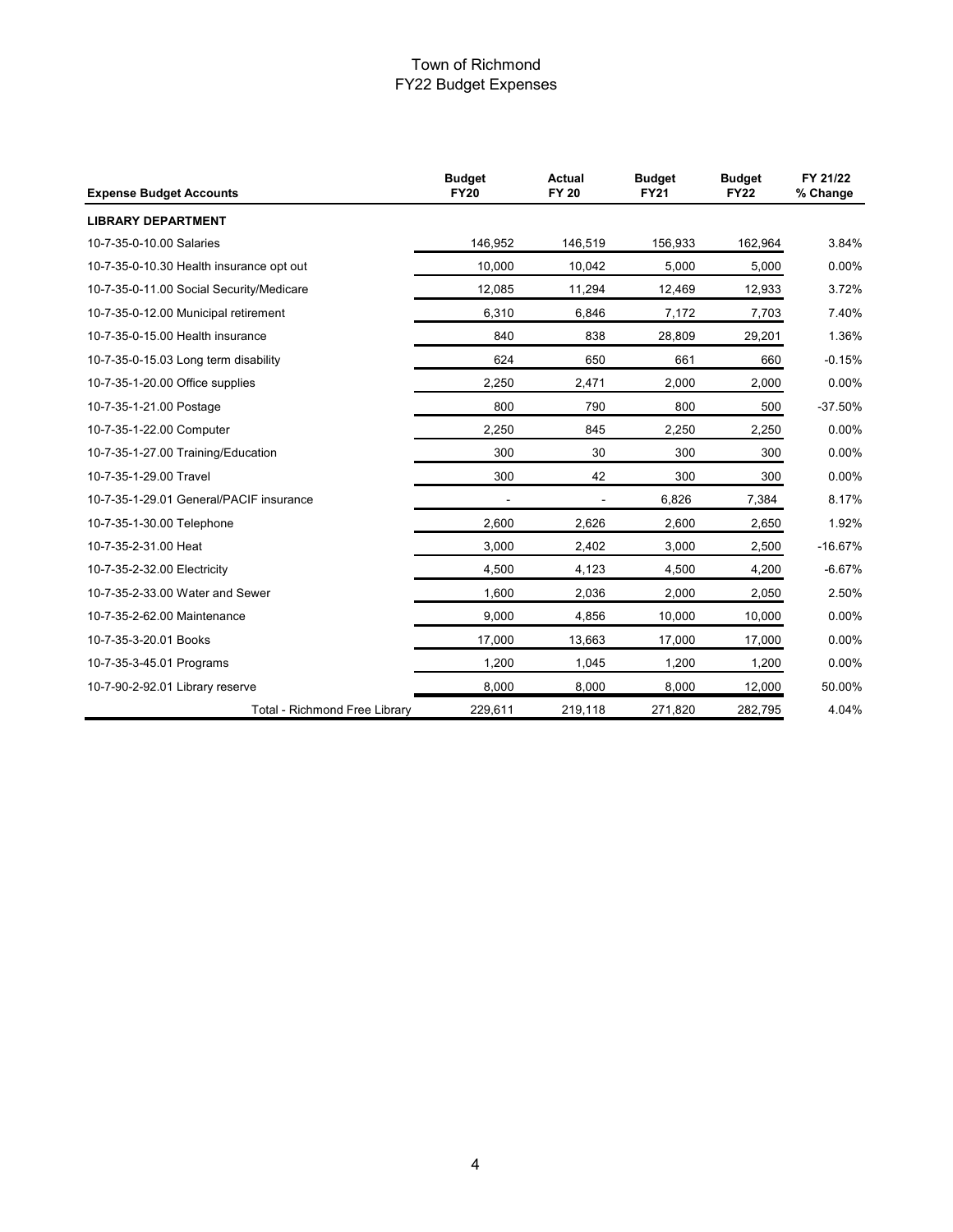| <b>Expense Budget Accounts</b>                  | <b>Budget</b><br><b>FY20</b> | <b>Actual</b><br><b>FY 20</b> |                | <b>Budget</b><br><b>FY22</b> | FY 21/22<br>% Change |
|-------------------------------------------------|------------------------------|-------------------------------|----------------|------------------------------|----------------------|
| <b>FIRE DEPARTMENT</b>                          |                              |                               |                |                              |                      |
| 10-7-40-0-10.00 Salaries                        | 40,000                       | 34,541                        | 45,000         | 50,000                       | 11.11%               |
| 10-7-40-0-11.00 Social Security/Medicare        | 3,080                        | 2,628                         | 3,465          | 3,850                        | 11.11%               |
| 10-7-40-1-18.00 Medical                         |                              | 2,815                         | 4,000          | 3,000                        | $-25.00%$            |
| 10-7-40-1-27.00 Training/Education              | 1,500                        | 1,022                         | 2,000          | 1,500                        | $-25.00%$            |
| 10-7-40-1-29.00 Travel                          | 400                          | $\blacksquare$                | 600            | 600                          | 0.00%                |
| 10-7-40-1-30.00 Telephone                       | 3,500                        | 2,764                         | 3,500          | 3,500                        | 0.00%                |
| 10-7-40-1-95.00 Public relations                | 500                          | 522                           | 600            | 600                          | 0.00%                |
| 10-7-40-2-31.00 Heat                            | 2,500                        | 2,366                         | 2,500          | 2,500                        | 0.00%                |
| 10-7-40-2-32.00 Electricity                     | 2,100                        | 2,169                         | 2,100          | 2,300                        | 9.52%                |
| 10-7-40-2-33.00 Water and Sewer                 | 1,500                        | 1,082                         | 1,500          | 1,500                        | 0.00%                |
| 10-7-40-2-62.00 Maintenance                     | 10,000                       | 10,006                        | 20,000         | 11,000                       | -45.00%              |
| 10-7-40-2-30.00 General/PACIF insurance         | 5,366                        | 6,988                         | 6,510          | 10,349                       | 58.97%               |
| 10-7-40-3-00.00 Turnout gear                    | 9,000                        | 1,337                         | 10,000         |                              | $-100.00\%$          |
| 10-7-40-3-00.01 Air packs                       | 15,000                       | 14,352                        | 16,000         |                              | $-100.00\%$          |
| 10-7-40-5-35.01 Radio repair                    | 3,000                        | 2,114                         | 3,000          | 3,000                        | 0.00%                |
| 10-7-40-5-35.03 Radio dispatch                  | 6,000                        | 4,640                         | 6,000          | 5,600                        | $-6.67%$             |
| 10-7-40-5-50.00 Gas, oil & diesel fuel          | 4,000                        | 2,933                         | 4,000          | 3,500                        | $-12.50%$            |
| 10-7-40-5-51.01 Pump testing                    | 1,500                        | $\overline{\phantom{a}}$      | 1,500          | 1,000                        | $-33.33%$            |
| 10-7-40-5-52.00 Fleet maintenance               | 11,000                       | 9,526                         | 14,000         | 14,000                       | 0.00%                |
| 10-7-40-5-52.02 Hose testing                    | 2,500                        |                               | 2,500          | 2,500                        | 0.00%                |
| 10-7-40-5-53.01 Equipment repair                | 2,500                        | 776                           | 4,000          | 3,500                        | $-12.50%$            |
| 10-7-40-5-55.00 Supplies                        | 3,000                        | 2,529                         | 3,000          | 3,000                        | 0.00%                |
| 10-7-40-5-57.00 Equipment purchase              | 15,000                       | 14,186                        | 30,000         | 41,594                       | 38.65%               |
| 10-7-40-5-80.05 2018 Engine principal           | 48,571                       | 48,571                        | 48,571         | 48,572                       | 0.00%                |
| 10-7-40-5-80.06 2018 Engine interest            | 12,308                       | 19,004                        | 10,550         | 5,173                        | -50.97%              |
| 10-7-90-5-90.03 2005 Engine bond                | 10,000                       | 10,000                        | 10,000         | 10,000                       | 0.00%                |
| 10-7-40-5-80.03 2005 Engine Interest            | 2,314                        | 2,314                         | 1,790          | 1,438                        | $-19.66%$            |
| 10-7-90-5-90.05 2015 Engine - bond FY16         | 50,121                       | 50,121                        | 50,121         |                              | $-100.00\%$          |
| 10-7-90-5-90.06 2015 Engine - Interest FY16     | 1,834                        | 1,860                         | 917            |                              | $-100.00\%$          |
| 10-7-90-5-93.04 Safety equipment & gear reserve | $\overline{\phantom{a}}$     | $\blacksquare$                | $\blacksquare$ | 40,000                       |                      |
| 10-7-90-5-93.00 Fire Capital reserve            | 28,500                       | 28,500                        | 28,500         | 46,395                       | 62.79%               |
| Total - Fire Department                         | 296,594                      | 279,665                       | 336,224        | 319,971                      | $-4.83%$             |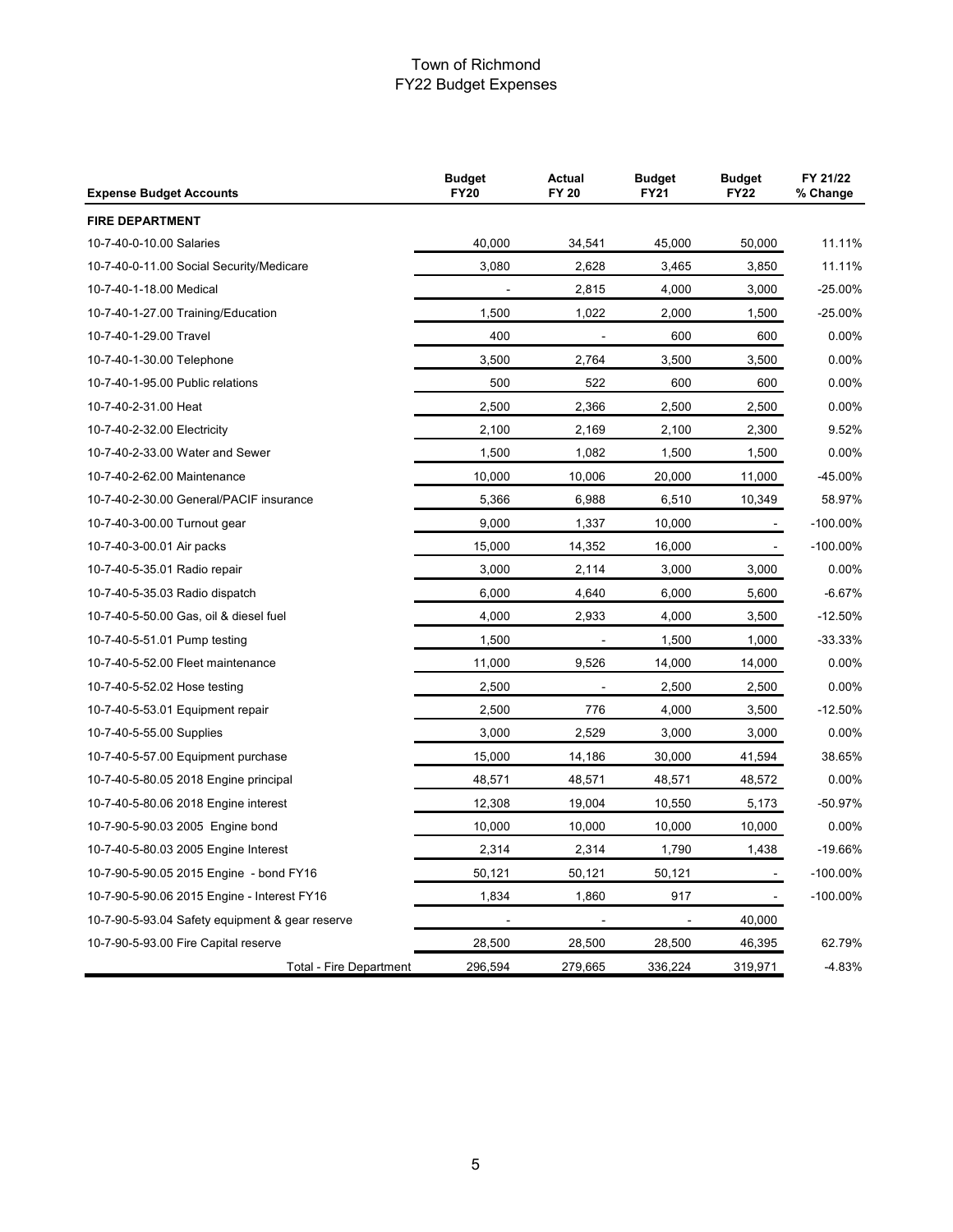| <b>Expense Budget Accounts</b>                   | <b>Budget</b><br><b>FY20</b> | Actual<br><b>FY 20</b> | <b>Budget</b><br><b>FY21</b> | <b>Budget</b><br><b>FY22</b> | FY 21/22<br>% Change |
|--------------------------------------------------|------------------------------|------------------------|------------------------------|------------------------------|----------------------|
| <b>RECREATION &amp; TRAILS</b>                   |                              |                        |                              |                              |                      |
| 10-7-60-0-10.00 Recreation salaries              | 2,500                        | 2,702                  | 2,800                        | 2,800                        | 0.00%                |
| 10-7-60-0-11.00 Social Security/Medicare         | 193                          | 193                    | 216                          | 193                          | $-10.48%$            |
| 10-7-60-1-42.00 Lake Iroquois Association dues   | 100                          |                        | 700                          | 700                          | 0.00%                |
| 10-7-60-1-42.01 General/PACIF insurance          |                              |                        | 562                          | 534                          | $-4.98%$             |
| 10-7-60-2-32.00 Electricity                      | 700                          | 659                    | 700                          | 700                          | 0.00%                |
| 10-7-60-2-33.00 Water and Sewer                  | 1,300                        | 1,274                  | 1,300                        | 1,300                        | $0.00\%$             |
| 10-7-60-2-34.00 Trash removal                    | 1,900                        | 1,474                  | 1,300                        | 1,500                        | 15.38%               |
| 10-7-60-2-62.00 Park maintenance                 | 4,000                        | 4,554                  | 1,500                        | 1,500                        | 0.00%                |
| 10-7-60-2-62.01 Trails maintenance               | 1.000                        | 489                    | 1.000                        | 1,000                        | $0.00\%$             |
| 10-7-60-2-62.02 Recreation equipment             | 1.500                        | 747                    | 4,000                        | 4,000                        | $0.00\%$             |
| 10-7-60-3-95.00 Conservation commission supplies | 500                          | 60                     | 500                          | 500                          | $0.00\%$             |
| 10-7-60-3-95.01 Special events                   | 500                          | $\blacksquare$         | 500                          | 500                          | $0.00\%$             |
| 10-7-60-3-95.02 General/Pacif insurance          |                              |                        |                              | 611                          |                      |
| 10-8-90-5-92.22 Lake Iroquois district           | 600                          | 1.500                  | 600                          | 750                          | 25.00%               |
| 10-7-90-2-92.02 Conservation fund 1 Cent         | 46.465.0                     | 46.465.0               | 47,354.0                     |                              | $-100.00\%$          |
| 10-7-90-2-92.05 Andrew Community Forest          | 500                          |                        |                              |                              | $0.00\%$             |
| <b>Total - Recreation &amp; Trails</b>           | 61,758                       | 60,117                 | 63,032                       | 16,588                       | $-73.68%$            |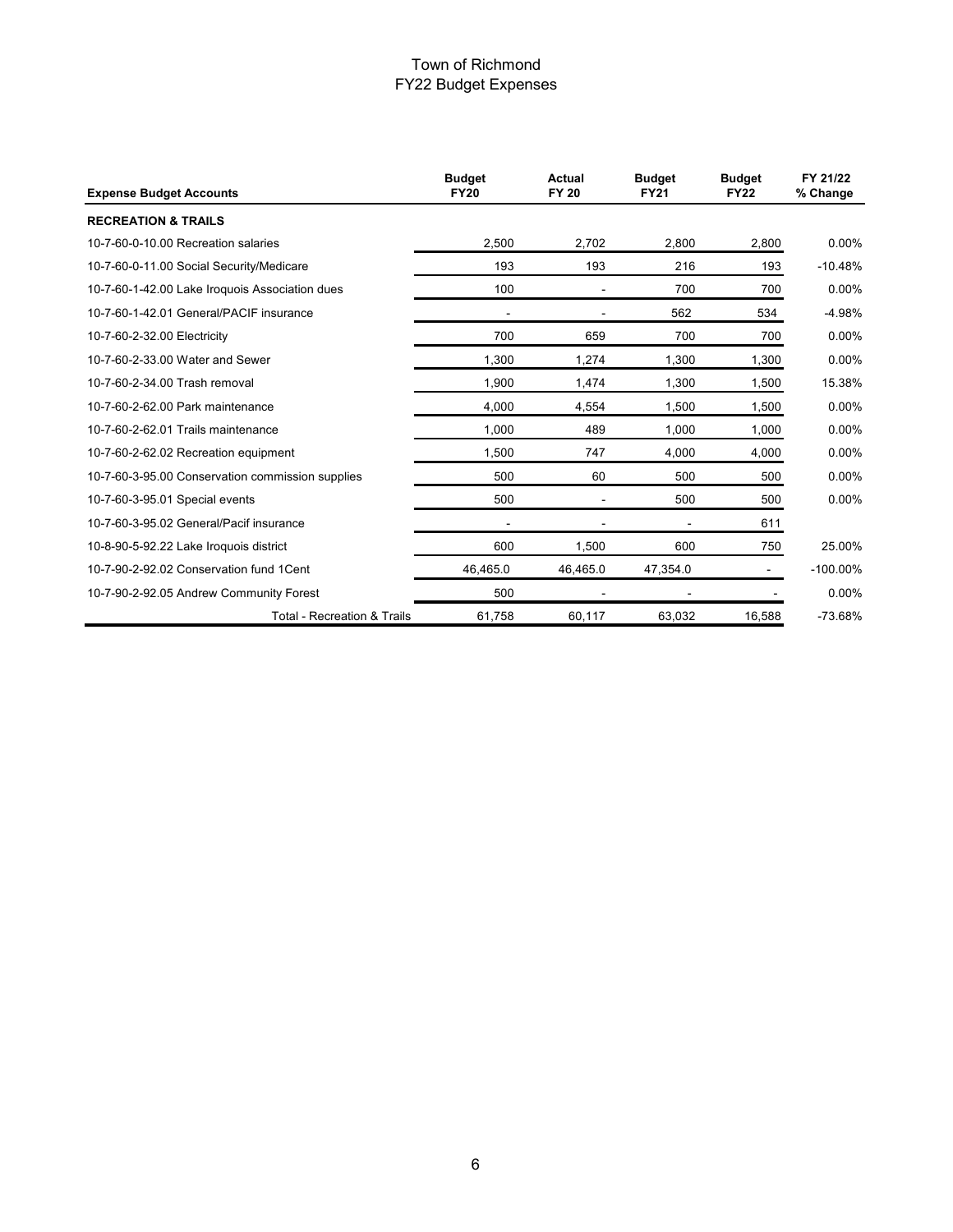| <b>Expense Budget Accounts</b>                   | <b>Budget</b><br><b>FY20</b> | <b>Actual</b><br><b>FY 20</b> | <b>Budget</b><br><b>FY21</b> | <b>Budget</b><br><b>FY22</b> | FY 21/22<br>% Change |
|--------------------------------------------------|------------------------------|-------------------------------|------------------------------|------------------------------|----------------------|
| <b>CHARITABLE APPROPRIATIONS</b>                 |                              |                               |                              |                              |                      |
| 10-8-90-5-95.01 VT Family Network                | 500                          | 500                           | 500                          | 500                          | 0.00%                |
| 10-8-90-5-95.02 Age Well                         | 2,000                        |                               |                              | 2,000                        | 100.00%              |
| 10-8-90-5-95.04 GBIC                             | $\overline{a}$               | $\overline{\phantom{0}}$      | 200                          | 200                          | 0.00%                |
| 10-8-90-5-95.06 MMCTV                            | 3,200                        | 3,200                         | 3,340                        | 3,340                        | 0.00%                |
| 10-8-90-5-95.07 Lund                             | 1,000                        |                               | 1,000                        | 1,000                        | 0.00%                |
| 10-8-90-5-95.09 Richmond Community Band          | 400                          | 400                           | 400                          | 400                          | 0.00%                |
| 10-8-90-5-95.10 Richmond Rescue                  | 74,984                       | 74,984                        | 76,483                       | 78,012                       | 2.00%                |
| 10-8-90-5-95.11 Hale & Hearty                    | 4,100                        | 4,100                         | 4,100                        | $\blacksquare$               | $-100.00\%$          |
| 10-8-90-5-95.12 Transportation Svcs -SSTA        | 1,000                        | 844                           | 1,100                        | 1,100                        | 0.00%                |
| 10-8-90-5-95.13 UVM Home Health & Hospice        | 9,693                        | 9.693                         | 9,693                        | 9,693                        | 0.00%                |
| 10-8-90-5-95.14 VT Center for Independent Living | 375                          |                               | 375                          | 375                          | 0.00%                |
| 10-8-90-5-95.15 Front Porch Forum                | 100                          | 100                           | 200                          | 200                          | 0.00%                |
| 10-8-90-5-95.16 COTS                             | 1,000                        | 1.000                         | 1,000                        | 1,000                        | 0.00%                |
| 10-8-90-5-95.17 OCCC                             | 800                          | 800                           | 20,000                       | 3,000                        | $-85.00\%$           |
| 10-8-90-5-95.18 Steps against domestic violence  |                              | 2,500                         | 1,200                        | 1,000                        | $-16.67%$            |
| 10-8-90-5-95.20 CUSI Domestic Task Force         | 7,505                        | 7,505                         | 7,736                        | 7,719                        | $-0.22%$             |
| 10-8-90-5-92.21 Lake Iroquois Association        | 1,000                        | 1,000                         | 1,000                        | 1,000                        | 0.00%                |
| <b>Total - Appropriations</b>                    | 107,657                      | 106,626                       | 128,327                      | 110,539                      | $-13.86%$            |
| <b>General Fund Total</b>                        | 2,196,026                    | 2,029,294                     | 2,310,162                    | 2,443,897                    | 5.79%                |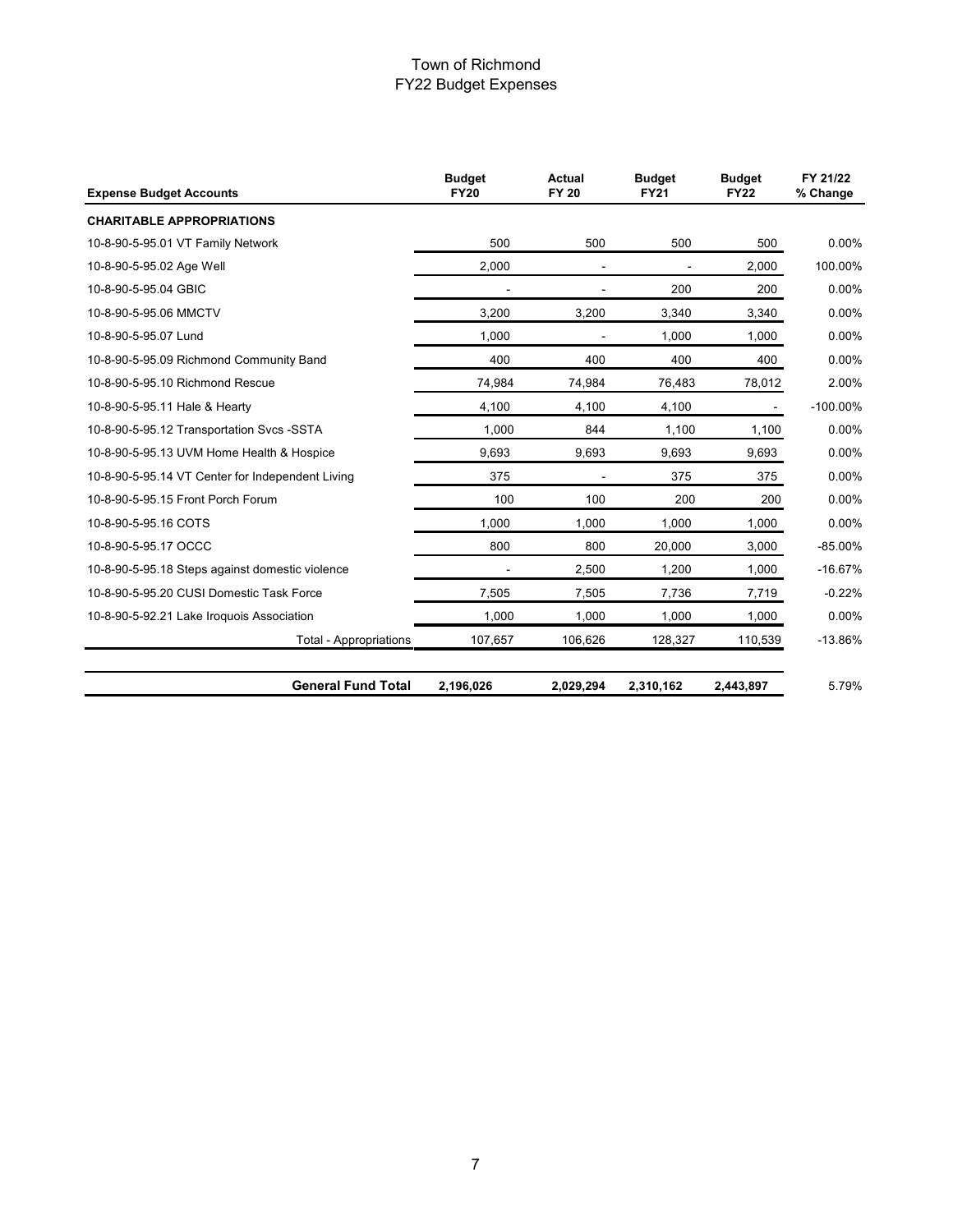| <b>Expense Budget Accounts</b>                 | <b>Budget</b><br><b>FY20</b> | <b>Actual</b><br><b>FY 20</b> | <b>Budget</b><br><b>FY21</b> | <b>Budget</b><br><b>FY22</b> | FY 21/22<br>% Change |
|------------------------------------------------|------------------------------|-------------------------------|------------------------------|------------------------------|----------------------|
| <b>11-7-50 HIGHWAY</b>                         |                              |                               |                              |                              |                      |
| 11-7-50-0-10.00 Regular salaries               | 305,767                      | 289,576                       | 305,918                      | 305,384                      | $-0.17%$             |
| 11-7-50-0-10.30 Health insurance opt out       | 10,000                       | 12,244                        | 12,500                       | 12,250                       | $-2.00%$             |
| 11-7-50-0-10.98 Overtime                       | 30,000                       | 35,902                        | 45,000                       | 45,000                       | 0.00%                |
| 11-7-50-0-11.00 Social Security/Medicare       | 26,624                       | 25,823                        | 27,983                       | 27,942                       | $-0.15%$             |
| 11-7-50-0-12.00 Municipal retirement           | 18,673                       | 19,073                        | 21,055                       | 21,899                       | 4.01%                |
| 11-7-50-0-15.00 Health insurance               | 87,645                       | 67,454                        | 67,959                       | 50,844                       | $-25.18%$            |
| 11-7-10-0-15.03 Long term disability           | 1,939                        | 1,952                         | 1,994                        | 1,835                        | $-7.97%$             |
| 11-7-50-0-16.00 Uniforms                       | 3,000                        | 2,802                         | 3,000                        | 3,000                        | 0.00%                |
| 11-7-50-1-20.00 Office supplies                | 1,000                        | 519                           | 1,000                        | 1,000                        | 0.00%                |
| 11-7-50-1-29.00 Travel                         |                              | 39                            | 200                          | 200                          | $0.00\%$             |
| 11-7-50-1-30.00 Telephone                      | 2,400                        | 2,724                         | 2,400                        | 2,724                        | 13.50%               |
| 11-7-50-2-29.00 Education /Licenses            | 400                          | 210                           | 200                          | 200                          | $0.00\%$             |
| 11-7-50-2-29.01 General Insure/VLCT PACIF      |                              |                               | 42,404                       | 42,093                       | $-0.73%$             |
| 11-7-50-2-31.00 Heat                           | 8,000                        | 4,917                         | 8,000                        | 8,000                        | 0.00%                |
| 11-7-50-2-32.00 Electricity                    | 2,000                        | 1,931                         | 2,000                        | 2,000                        | 0.00%                |
| 11-7-50-2-33.00 Water and Sewer                | 2,200                        | 2,037                         | 2,200                        | 2,200                        | $0.00\%$             |
| 11-7-50-2-34.00 Trash removal                  | 1,100                        | 1,253                         | 1,000                        | 1,200                        | 20.00%               |
| 11-7-50-2-62.00 Maintenance                    | 7,000                        | 4,776                         | 47,000                       | 7,000                        | $-85.11%$            |
| 11-7-50-3-32.01 Street lights                  | 15,500                       | 18,332                        | 17,000                       | 18,000                       | 5.88%                |
| 11-7-50-5-35.00 Radio                          | 600                          | 726                           | 600                          | 600                          | 0.00%                |
| 11-7-50-5-35.01 Radio repair                   | 300                          |                               | 300                          | 300                          | $0.00\%$             |
| 11-7-50-5-50.00 Gas & Oil                      | 3,500                        | 3,949                         | 5,000                        | 5,000                        | 0.00%                |
| 11-7-50-5-50.02 Diesel fuel                    | 45,000                       | 34,353                        | 48,000                       | 43,000                       | $-10.42%$            |
| 11-7-50-5-52.00 Fleet repair trucks            | 13,000                       | 14,313                        | 13,000                       | 14,000                       | 7.69%                |
| 11-7-50-5-52.01 Excavator repair               | 1,500                        | 1,483                         | 1,500                        | 1,500                        | 0.00%                |
| 11-7-50-5-52.03 Winter maintenance attachments | 300                          | 642                           | 300                          | 300                          | $0.00\%$             |
| 11-7-50-5-52.04 Grader repair                  | 500                          |                               | 500                          | 500                          | $0.00\%$             |
| 11-7-50-5-52.05 Loader                         | 1,500                        | 104                           | 1,500                        | 1.500                        | $0.00\%$             |
| 11-7-50-5-52.06 Pickup repair                  | 1,000                        | 454                           | 1,000                        | 1,000                        | 0.00%                |
| 11-7-50-5-52.07 Park mower                     | 500                          | 612                           | 500                          | 1,000                        | 100.00%              |
| 11-7-50-5-52.08 Roadside mower                 | 500                          | 485                           | 500                          | 500                          | $0.00\%$             |
| 11-7-50-5-52.09 Tractor                        | 400                          | 353                           | 400                          | 400                          | 0.00%                |
| 11-7-50-5-52.10 Utility vehicle                | 1,500                        | 3,570                         | 1,500                        | 1,500                        | 0.00%                |
| 11-7-50-5-52.18 Tire chains                    | 1,000                        | 1,085                         | 1,000                        | 1,000                        | 0.00%                |
| 11-7-50-5-52.19 Tires                          | 8,000                        | 7,939                         | 8,000                        | 8,000                        | 0.00%                |
| 11-7-50-5-53.00 Small equipment repair         | 1,000                        | 7,193                         | 1,000                        | 1,000                        | 0.00%                |
| 11-7-50-6-45.18 Equipment rental               | 15,000                       | 10,413                        | 15,000                       | 15,000                       | $0.00\%$             |
| 11-7-50-6-46.00 Engineers/Consultants - roads  | 800                          | 400                           | 800                          | 800                          | 0.00%                |
| 11-7-50-6-57.00 Small equipment purchase       | 7,000                        | 5,858                         | 7,000                        | 7,000                        | $0.00\%$             |
| 11-7-50-6-57.01 Cutting edges                  | 10,000                       | 9,899                         | 10,000                       | 10,000                       | 0.00%                |
| 11-7-50-6-57.03 Welding & cutting supplies     | $8_{1,000}$                  | 719                           | 1,000                        | 1,000                        | 0.00%                |
| 11-7-50-6-57.04 Equip. rental wood chip        | 2,000                        | $\blacksquare$                | 2,000                        | 2,000                        | 0.00%                |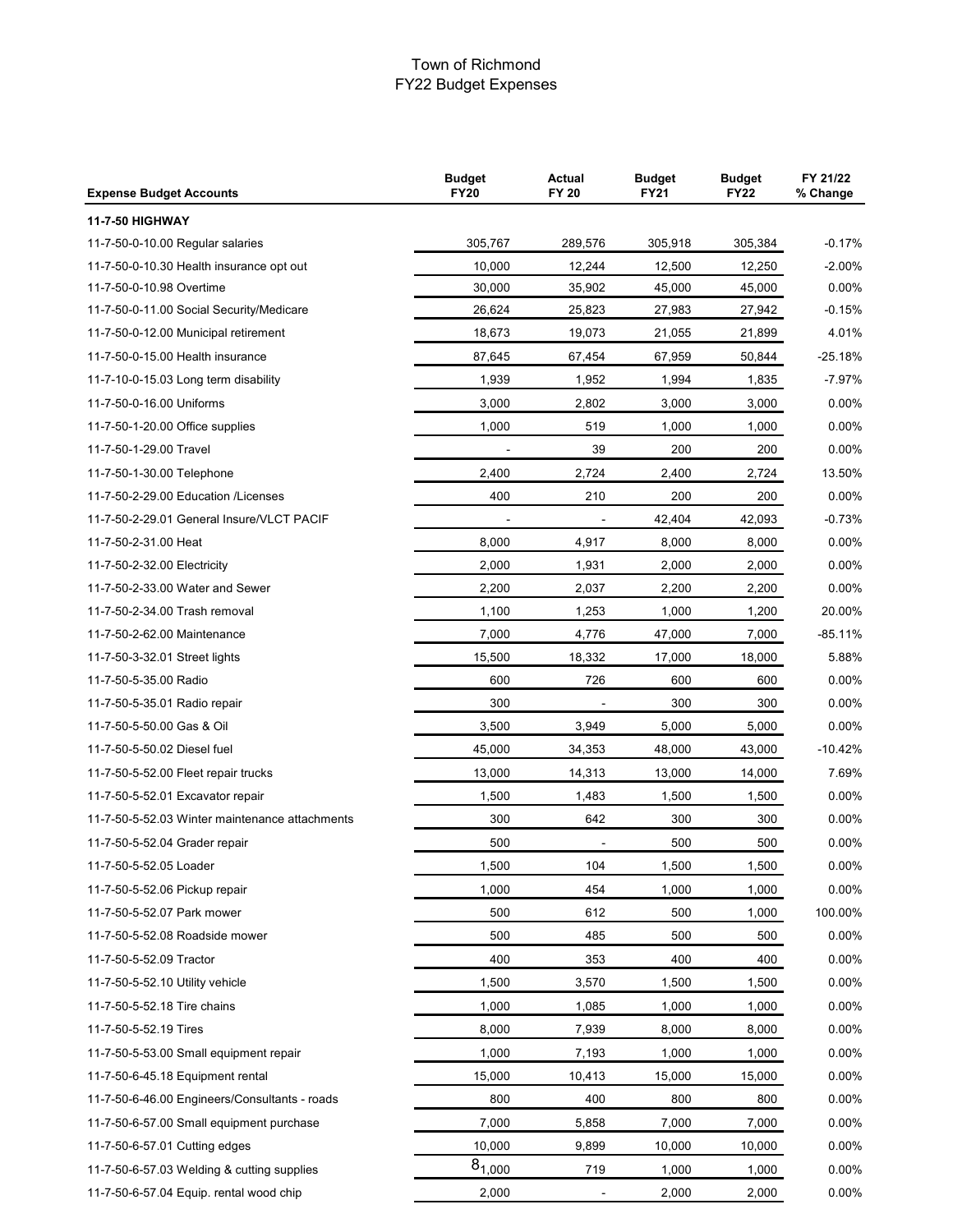| <b>Expense Budget Accounts</b>                        | <b>Actual</b><br><b>FY 20</b> | <b>Budget</b><br><b>FY21</b> | <b>Budget</b><br><b>FY22</b> | FY 21/22<br>% Change |             |
|-------------------------------------------------------|-------------------------------|------------------------------|------------------------------|----------------------|-------------|
| 11-7-50-6-57.19 Misc. equipment parts                 | 1,000                         |                              | 1.000                        | 1,000                | 0.00%       |
| 11-7-50-6-60.00 Patching                              | 1,000                         | 740                          | 1,000                        | 1,000                | $0.00\%$    |
| 11-7-50-6-60.01 Chloride                              | 15,000                        | 12,927                       | 15,000                       | 15,000               | 0.00%       |
| 11-7-50-6-60.19 Miscellaneous supplies                | 1,000                         | 54                           | 1,000                        | 1,000                | 0.00%       |
| 11-7-50-6-62.02 Sweeping                              | 4,000                         | 3,700                        | 4,000                        | 4,000                | 0.00%       |
| 11-7-50-6-63.00 Centerline paint & shoulder           | 2,500                         | 2,423                        | 3,500                        | 4,000                | 14.29%      |
| 11-7-50-6-63.02 Signs                                 | 3,000                         | 6,309                        | 3,000                        | 3,000                | 0.00%       |
| 11-7-50-6-63.03 Crosswalks Illuminated                |                               |                              |                              | 4,500                | 100.00%     |
| 11-7-50-6-64.00 Culverts                              | 6,500                         | 6,970                        | 6,500                        | 6,500                | 0.00%       |
| 11-7-50-6-60.03 Gravel & aggregates                   | 150,000                       | 147,668                      | 150,000                      | 150,000              | $0.00\%$    |
| 11-7-50-6-60.05 Salt                                  | 80,000                        | 80,368                       | 95,000                       | 95,000               | 0.00%       |
| 11-7-50-6-60.06 Sand                                  | 48,000                        | 49,236                       | 40,000                       | 40.000               | 0.00%       |
| 11-7-50-6-64.01 Retreatment                           | 293,000                       | 291,027                      | 293,000                      | 293,000              | 0.00%       |
| 11-7-50-6-64.02 Storm water & sidewalks               | 115,000                       | 153,271                      | 120,000                      | 120,000              | 0.00%       |
| 11-7-90-2-90.11 Jericho road principal                | 43,200                        | 43,200                       | 43,200                       | 43,200               | 0.00%       |
| 11-7-90-2-90.13 Jericho Road Interest                 | 21,806                        | 21,806                       | 20,419                       | 18,942               | $-7.23%$    |
| 11-7-90-5-90.01 2015 FY15 Tandem dump truck principal | 19,844                        | 19,844                       |                              |                      | 0.00%       |
| 11-7-50-3-80.14 2015 FY15 Tandem dump truck interest  | 480                           | 460                          |                              |                      | $0.00\%$    |
| 11-7-90-5-90.15 Project 4a Millet storm water         | 7,046                         | 7,039                        | 7,046                        | 7,046                | 0.00%       |
| 11-7-90-5-90.21 2015 FY16 Tandem truck principal      | 21,480                        | 21,480                       | 21,480                       |                      | $-100.00\%$ |
| 11-7-90-5-90-22 2015 FY16 Dump truck interest         | 393                           | 797                          | 393                          | $\blacksquare$       | $-100.00\%$ |
| 11-7-90-5-90.36 2017 FY20 Grader principal            | 30,000                        | 30,000                       | 30,000                       | 30,000               | 0.00%       |
| 11-7-90-5-90.37 2017 FY20 Grader interest             | 5,220                         | 7,863                        | 4,176                        | 1,656                | $-60.34%$   |
| 11-7-90-5-90.33 2019 FY20 Dump truck principal        | 26,500                        | 26,503                       | 26,500                       | 26,500               | $0.00\%$    |
| 11-7-90-5-90.34 2019 FY20 Dump truck interest         | 4,251                         | 6,800                        | 3,602                        | 1,417                | -60.66%     |
| 11-7-90-5-90.38 2019 FY20 Dump truck deposit          | 25,000                        |                              |                              |                      | 0.00%       |
| 11-7-90-5-90.41 RIP RAP principal                     | 138,000                       |                              |                              |                      | 0.00%       |
| 11-7-90-5-90.42 RIP RAP interest                      | 2,719                         | $\blacksquare$               | $\overline{\phantom{a}}$     |                      | 0.00%       |
| 10-7-90-5-90.44 2020 FY20 Dump Truck principal        | $\overline{a}$                |                              | 26,920                       | 26,920               | $0.00\%$    |
| 11-7-90-5-90.45 2020 FY20 Dump Truck interest         |                               | 1,678                        | 3,392                        | 2,057                | -39.36%     |
| 11-7-90-5-90.49 FY22 Utility Vehicle - Pick up truck  | $\blacksquare$                |                              |                              | 55,000               | 100.00%     |
| 11-7-60-5-90.46 FY22 Dump Truck #1 deposit            |                               |                              |                              | 50,000               | 100.00%     |
| 11-7-90-5-93.01 Highway capital reserve               | 27,700                        | 27,700                       | 25,000                       | 25,000               | 0.00%       |
| 11-7-90-5-93.02 Bridge & culvert reserve              | 37,000                        | 37,000                       | 37,000                       | 37,000               | 0.00%       |
| 11-7-90-5-93.03 Guardrail reserve                     | 5,000                         | 5,000                        | 5,000                        | 5,000                | 0.00%       |
| 11-7-90-5-93.04 Sidewalk reserve                      |                               |                              |                              | 10,000               | 100.00%     |
| Total - Highway Department                            | 1,774,787                     | 1,607,981                    | 1,716,341                    | 1,747,409            | 1.81%       |
| <b>Budget Amounts for Voter Approval</b>              | 3,970,813                     | 3,637,275                    | 4,026,503                    | 4,191,306            | 4.09%       |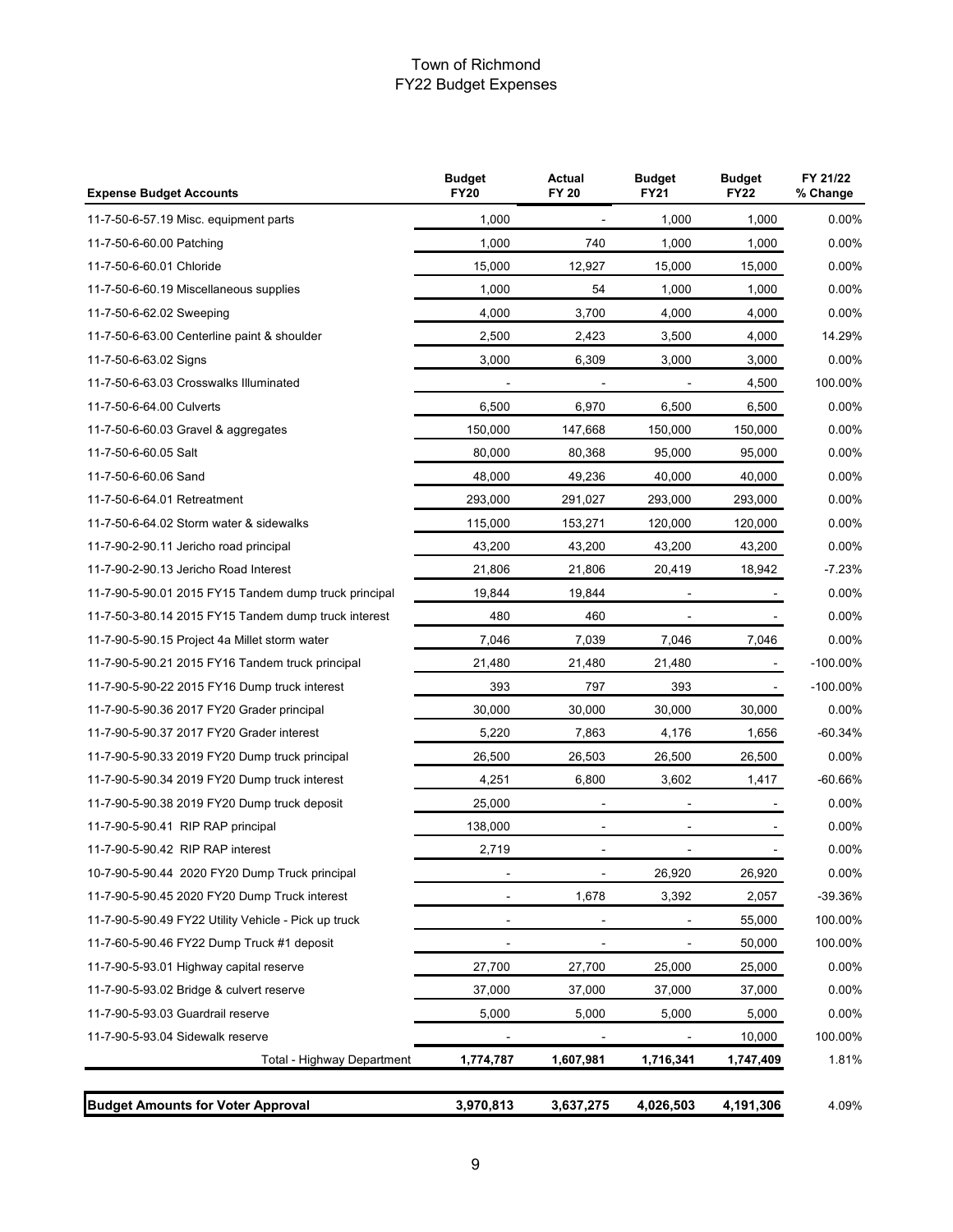| <b>Revenue Budget Accounts</b>                                                                      | <b>Budget FY20</b> | <b>Actual FY20</b> | <b>Budget FY21</b> | <b>Budget FY22</b> |
|-----------------------------------------------------------------------------------------------------|--------------------|--------------------|--------------------|--------------------|
| <b>Administration Operations</b>                                                                    |                    |                    |                    |                    |
| 10-6-01 PROPERTY TAX REVENUE                                                                        | 1,817,394          | 1,831,625          | 1,897,459.01       | 1,936,682.65       |
| 10-6-01-1-01.12 Delinguent tax penalty                                                              | 10,000             | 14,443             | 12,000             | 14,000             |
| 10-6-01-1-01.13 Delinquent tax interest                                                             | 11,000             | 13,642             | 9,000              | 7,000              |
| 10-6-01-1-01.14 Current taxes - interest                                                            | 8,000              | 9,147              | 10,000             | 10,000             |
| 10-6-01-1-01.19 Education fee retained                                                              |                    | 15,067             |                    | 15,220             |
| 10-6-01-1-01.17 State PILOT funds                                                                   | 3,800              | 4,879              | 4,879              | 4,879              |
| 10-6-02-2-10.10 Act 60 Reappraisal grant                                                            | 14,500             | 14,807             | 14,500             | 14,500             |
| 10-6-02-2-10.12 Equalization grant                                                                  | 1,700              | 1,742              | 1,700              | 1,700              |
| 10-6-02-2-10.13 Railroad tax                                                                        | 3,000              | 3,601              | 3,500              | 3,700              |
| 10-6-02-2-10.14 Current Use/Hold Harmless program                                                   | 78,000             | 78,000             | 77,715             | 78,841             |
| 10-6-10-1-01.11 Zoning permits/hearing fees                                                         | 20,000             | 18,397             | 18,000             | 22,000             |
| 10-6-10-1-20.01 Water/Sewer admin. reimbursement<br>10-6-10-1-20.05 Water/Sewer audit reimbursement | 20,000             | 20,000             | 30,000             | 30,000<br>12,910   |
| 10-6-10-1-21.01Town Center rent - utilities reimbursement                                           | 25,400             | 22,444             | 9,250<br>23,000    | 23,000             |
| 10-6-10-1-21.03 Town Center rent - insurance reimbursement                                          |                    |                    | $\blacksquare$     | 8,875              |
| 10-6-10-1-21.02 Water & Sewer insurance reimbursement                                               | 26,656             | 13,087             | 23,959             |                    |
| 10-6-10-1-40.05 Interest on investments                                                             | 10,000             | 31,115             | 25,000             | 5,000              |
| 10-6-10-2-32.01 Electric Vehicle Charging Station                                                   |                    |                    |                    | 100                |
| 10-6-10-3-11.10 Beverage licenses                                                                   | 1,200              | 970                | 1,200              | 1,200              |
| 10-6-10-3-11.11 Dog licenses                                                                        | 5,100              | 3,685              | 5,100              | 4,000              |
| 10-6-10-3-30.10 Recording fees                                                                      | 18,000             | 27,702             | 18,000             | 22,000             |
| 10-6-10-3-30.12 Vault time & copies                                                                 | 3,000              | 3,530              | 3,000              | 3,000              |
| 10-6-10-3-30.13 Certified copies                                                                    | 1,200              | 1,778              | 1,200              | 1,000              |
| 10-6-10-3-30.14 Marriage licenses                                                                   | 200                | 210                | 200                | 200                |
| 10-6-10-3-30.15 Vehicle registration Ffees                                                          | 250                | 168                | 200                | 100                |
| 10-6-10-2-62.00 Building maintenance revenue                                                        | 11,000             | 15,333             | 11,000             | 15,000             |
| 10-6-20-2-01.10 Police local fines                                                                  | 1,000              | 5,258              | 2,000              | 2,000              |
| 10-6-20-2-02.10 Police receipts                                                                     | 900                | 630                | 1,000              | 750                |
| 10-6-20-2-03.00 CESU contribution - SRO                                                             | 34,000             |                    | 39,800             |                    |
| 10-6-20-2-04.00 Police short term contracts                                                         | 500                | 660                | 1,000              | 1,000              |
| 10-6-20-2-04.01 Police Bolton contract                                                              | 4,320              | 360                |                    |                    |
| 10-6-20-2-20.10 Police overtime/equipment grants                                                    | 13,000             |                    | 8,000              |                    |
| 10-6-20-2-20.11 Uniform traffic tickets                                                             | 23,000             | 8,876              | 15,000             | 15,000             |
| 10-6-20-2-97.00 PD sale of town property                                                            | 500                |                    | 2,000              | 3,260              |
| 10-6-35-3-00.10 Rentals & Bolton fees                                                               | 8,000              | 11,902             | 16,000             | 8,000              |
| 10-6-40-1-20.01 Fire sale of town property                                                          |                    |                    |                    |                    |
| 10-6-60-6-00.10 Field use fees                                                                      | 400                | 739                | 500                | 500                |
| <b>FUND BALANCE USAGE</b>                                                                           |                    |                    |                    |                    |
| 10-6-10-2-96.00 Electric vehicle supply - unassigned funds                                          | 1,800              |                    |                    |                    |
| 10-6-20-5-50.01 Community Outreach - unassigned funds                                               | 9,205              |                    |                    |                    |
| 10-6-40-1-99.10 Fire revenue - unassigned funds                                                     |                    |                    | 10,000             |                    |
| 10-6-10-1-30.03 Technical service rev - unassigned funds                                            | 10,000             | 2,114              |                    |                    |
| 10-6-00-0-00.01 Fire equipment transfer from fund 53                                                |                    |                    | 15,000             |                    |
| 10-6-12-1-45.01 Reapprasal transfer from fund 61                                                    |                    |                    |                    | 87,480             |
| 00-0-00-0-00-00 General Unnassigned Funds                                                           |                    |                    |                    | 91,000             |
| <b>Total General Fund Revenue</b>                                                                   | 2,196,025          | 2,175,909          | 2,310,162          | 2,443,897          |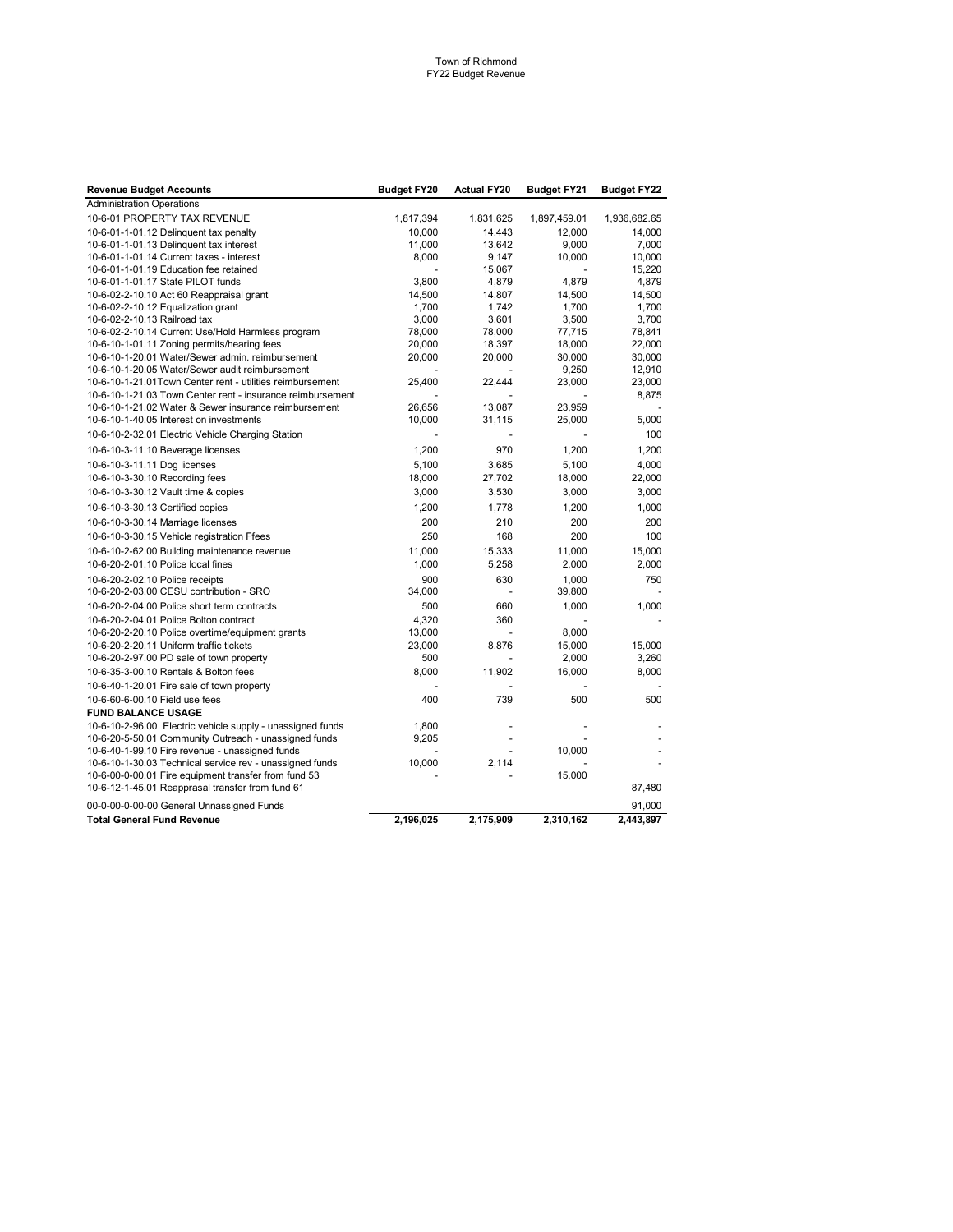| <b>Highway Operations</b>                                | <b>Budget FY20</b> | <b>Actual FY20</b> | <b>Budget FY21</b> | <b>Budget FY22</b> |
|----------------------------------------------------------|--------------------|--------------------|--------------------|--------------------|
| 11-6-01-1-01.10 Current year property tax                | 1,447,595          | 1,447,595          | 1,557,818.45       | 1,576,309.00       |
| 11-6-02-2-05.10 Highway state aid                        | 113.500            | 115.983            | 113.500            | 113,500            |
| 11-6-50-0-01.10 Overweight permits                       | 1.500              | 1.345              | 1.200              | 1,400              |
| 11-6-50-0-01.12 Public right of way permits              | 300                | 2.165              | 800                | 1.000              |
| 11-6-50-0-01.11 Access permits                           | 150                | 200                | 300                | 200                |
| 11-6-50-1-30.01 RIP RAP from unassigned restricted funds | 140,719            |                    |                    |                    |
| 11-6-50-1-30.01 Garage doors unassigned restricted funds |                    |                    | 15,000             |                    |
| <b>FUND TRANSFERS</b>                                    |                    |                    |                    |                    |
| 11-6-00-0-00.01 Jericho Rd transfer from fund 15         | 46.023             | 46,023             | 2,723              |                    |
| 11-6-00-0-00.02 Truck deposit transfer from fund 55      | 25,000             | 25,000             |                    |                    |
| 11-6-00-0-00.04 Garage doors transfer from fund 55       |                    |                    | 25,000             |                    |
| 11-6-90-5-90.49 Utility Truck transfer from fund 55      |                    |                    |                    | 55,000             |
| <b>Total Highway Revenue</b>                             | 1,774,787          | 1.638.311          | 1.716.341          | 1,747,409          |
| <b>Total General &amp; Highway Revenue</b>               | 3,970,813          | 3,814,220          | 4,026,503          | 4,191,306          |
| (non tax revenue)                                        | 705.823            | 535.001            | 546.226            | 678.315            |